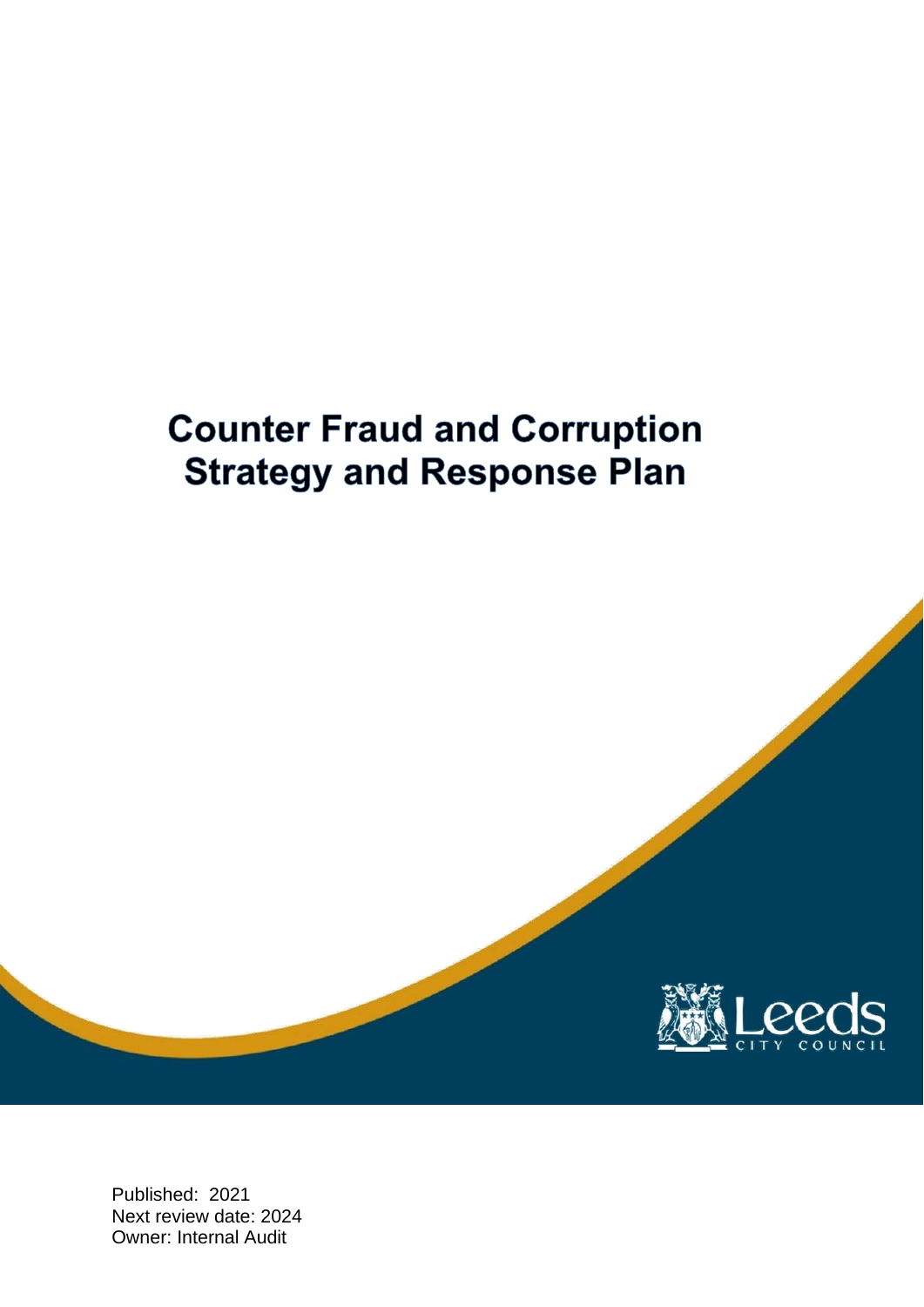

# **Counter Fraud and Corruption Strategy contents**

| <b>Table of contents</b>       | Page      |
|--------------------------------|-----------|
| 1 Foreword                     | 3         |
| 2 Councils Commitment          | $3 - 4$   |
| 3 What is fraud?               | 4         |
| 4 Approach to countering fraud | $4 - 5$   |
| 5 Acknowledge                  | $5-6$     |
| 6 Prevent                      | $7-9$     |
| 7 Pursue                       | $9 - 10$  |
| 8 Reporting suspected fraud    | 10        |
| 9 Sanctions                    | $10 - 11$ |
| Appendix A Red Flag indicators | 12        |
| Appendix B Fraud Response Plan | 13        |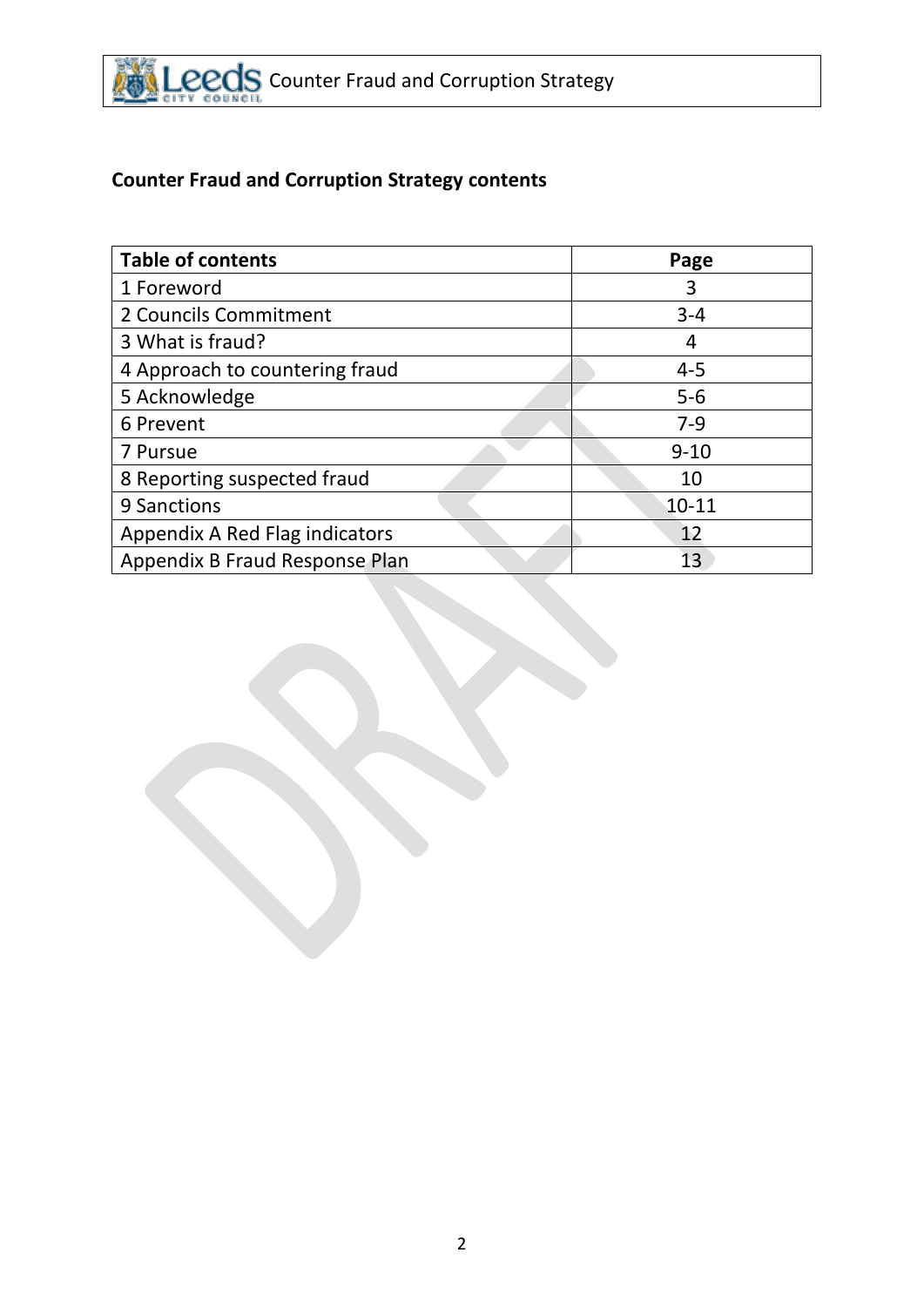### **1 Foreword**

1.1 During 2019-20, £310m of fraud and error was detected in local government alone, with £388m being prevented in the same year (Cross government fraud landscape bulletin 2019-20). The impact of fraud should never be underestimated. Fraud leaves the council with less to spend on services for residents and costs taxpayer's money. Fraud against a local council is not a victimless crime. The 'tone from the top' is crucial in this respect and members, senior leaders and the Corporate Governance and Audit committee (CGAC), are all committed to this in terms of their ethics, values, behaviours and compliance with policies and procedures.

"Leeds City Council is committed to safeguarding public money and ensuring the citizens of Leeds can have confidence that the Council operates in a fair and honest way. It is essential that we each remain vigilant to the risk of fraud and corruption so that fraudsters are not able take away valuable resources from the delivery of crucial public services, or stop us being able to provide additional support to our most vulnerable residents. The pandemic has had such significant effects on peoples' living costs and our own resources that it is even more imperative that we all take our responsibility to protect public money seriously. Please be vigilant in your day to day activity and report any suspicions of fraud or wrongdoing you may have immediately. Thank you"

Message from Tom Riordan, Chief Executive

#### **2 The Councils Commitment**

- 2.1 Leeds City Council is committed to ensuring that the citizens of Leeds can have confidence that the affairs of the Council are conducted in accordance with the highest standards of openness, probity and accountability. In line with that commitment, the Council recognises that it has a responsibility to protect the public purse and recognises the potentially significant risk that fraud and corruption pose to the achievement of the Council's aims and objectives.
- 2.2 The Council has a zero tolerance approach and is consequently committed to preventing, discouraging and detecting fraud and corruption whether carried out against the Council or from within. The Council promotes a culture where fraud and corruption is unacceptable and therefore stakeholder commitment is expected at all levels.
- 2.3 The Council expects all councillors and employees to be aware of the standards of conduct expected of them and to behave in line with the values of the Council. All members, senior leaders and employees are responsible for their own conduct and compliance with the Council's policies and procedures in place.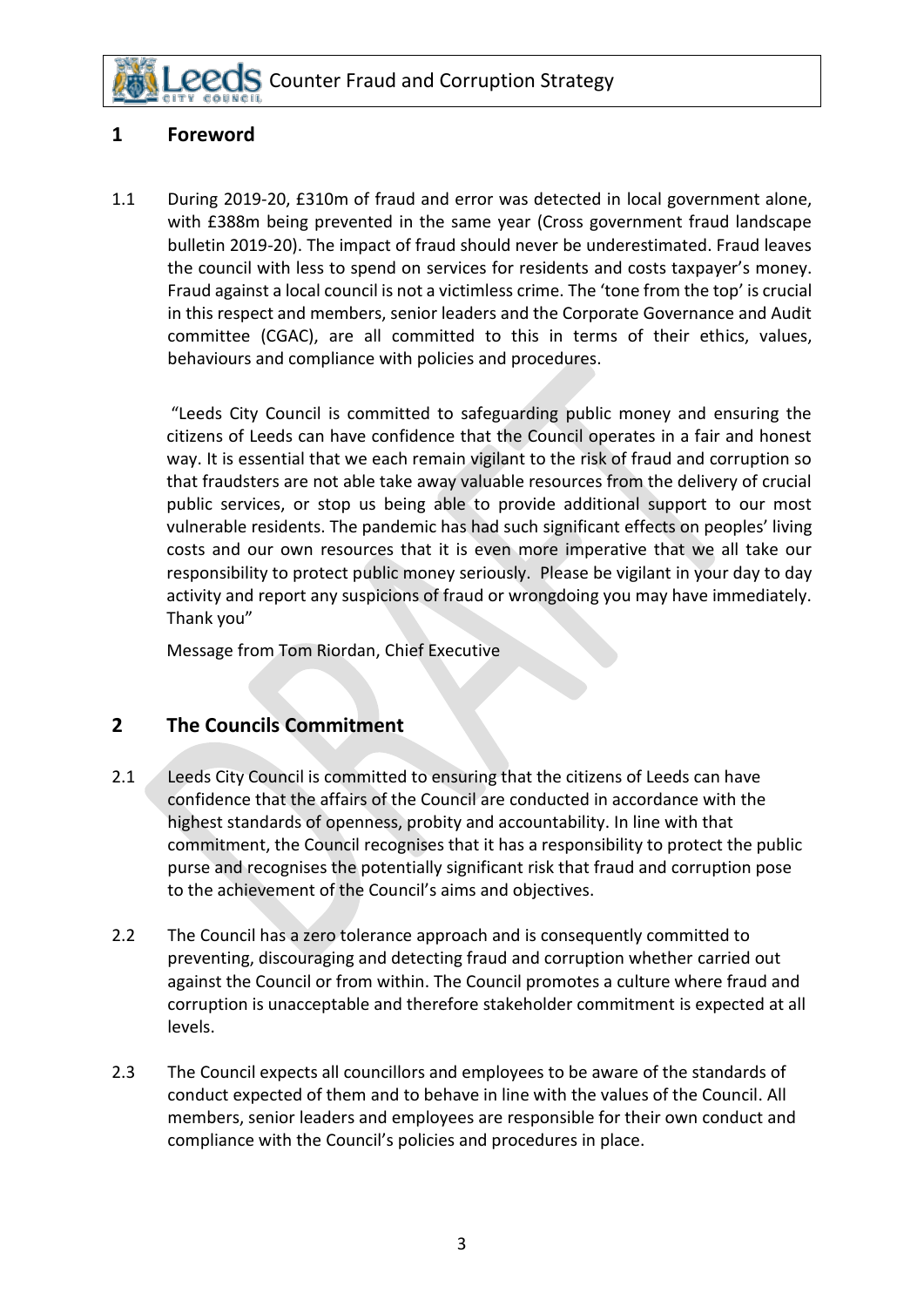- 2.4 Leeds City Council expects everyone who works for the Council to behave in line with the Nolan Committee's "Seven Principles of Public Life". These are documented in the conduct of Council Members and employees;
	- selflessness
	- integrity
	- objectivity
	- accountability
	- openness
	- honesty
	- leadership
- 2.5 The Council seeks firstly to prevent fraud and corruption but will take all action necessary to identify fraud and corruption if suspected and will pursue the recovery of losses and take appropriate action against those responsible.
- 2.6 The Council is committed to the development and promotion of an anti-fraud culture. Further information is provided within this strategy.

## **3 What is fraud?**

- 3.1 The legal definitions of fraud is any intentional act or omission designed to deceive others, resulting in the victim suffering a loss and/or the perpetrator achieving a gain.
- 3.2 The Fraud Act 2006 describes fraud as the intention to make gain or cause loss under three main headings:
	- Fraud by false representation
	- Fraud by failing to disclose information
	- Fraud by abuse of position
- 3.3 The definition of corruption is the dishonest or fraudulent conduct by those in power, typically involving bribery.

## **4 Approach to Countering Fraud and Corruption**

4.1 The Local Government 'Fighting Fraud and Corruption Locally Strategy 2020' (FFCL) provides a blueprint for a coordinated response to fraud and corruption perpetrated against Local Authorities. This details the importance of a culture in which fraud and corruption are unacceptable, fraud risks are understood, fraud is prevented and better detected, and fraudsters are brought to account more efficiently. To fulfil the Council's commitment to tackling fraud and corruption and reduce the effects of this to an absolute minimum, this strategy is consistent with that outlined in the FFCL 2020.The three key themes are Acknowledge, Prevent and Pursue.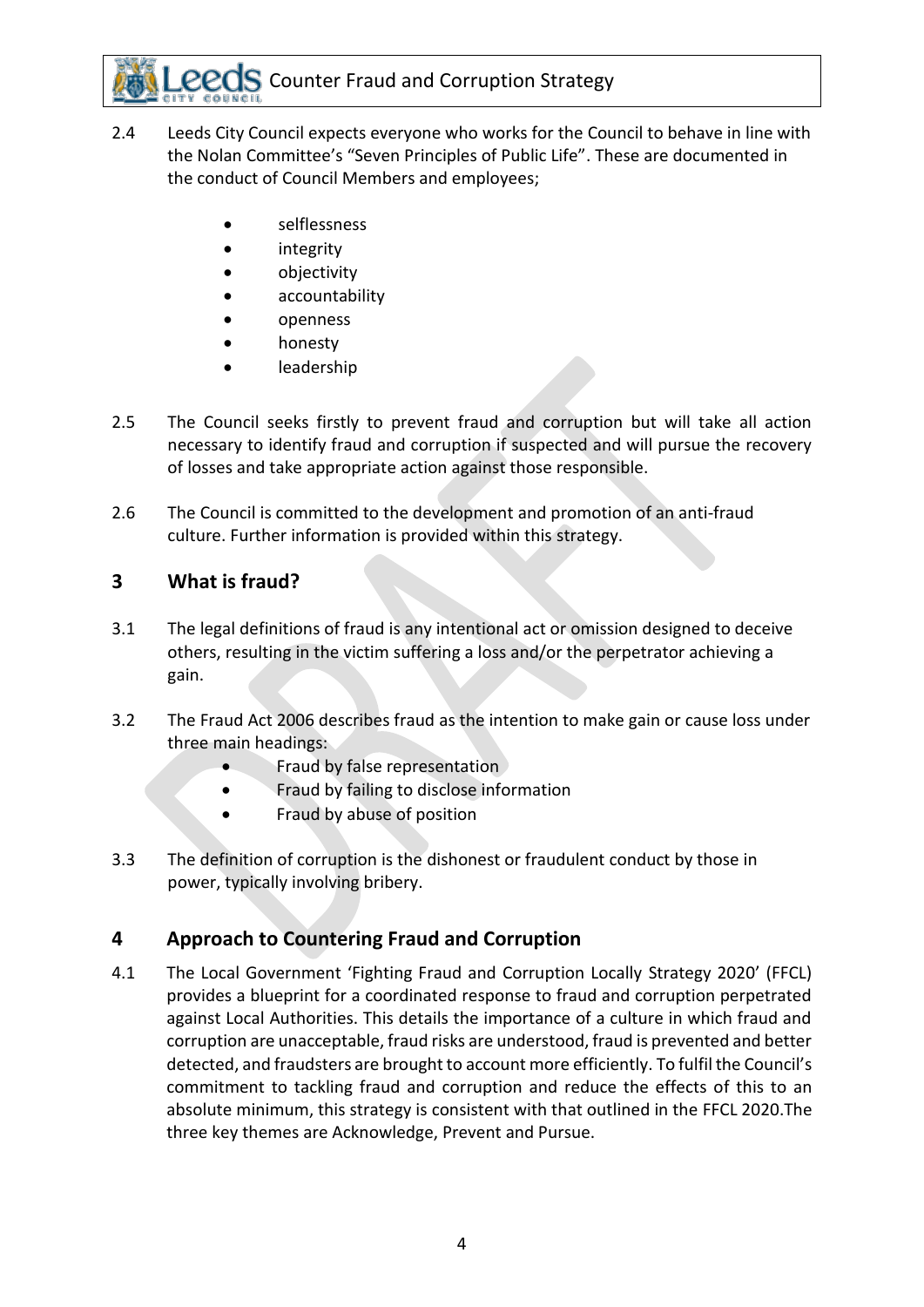| <b>Acknowledge</b>                                                                                                                                                                                                                                                                             | <b>Prevent</b>                                                                                                                                                                                                                                        | <b>Pursue</b>                                                                                                                                                                                                                       |
|------------------------------------------------------------------------------------------------------------------------------------------------------------------------------------------------------------------------------------------------------------------------------------------------|-------------------------------------------------------------------------------------------------------------------------------------------------------------------------------------------------------------------------------------------------------|-------------------------------------------------------------------------------------------------------------------------------------------------------------------------------------------------------------------------------------|
| Acknowledging and<br>understanding fraud<br>risks and committing<br>support and<br>resources to tackling<br>fraud.                                                                                                                                                                             | Preventing and detecting<br>fraud and corruption.                                                                                                                                                                                                     | Punishing fraudsters and<br>pursuing losses.                                                                                                                                                                                        |
| Assessing and<br>understanding<br>fraud risks<br>$\triangleright$ Committing the<br>right level of<br>resources to<br>tackling fraud and<br>corruption<br>$\triangleright$ Demonstrating a<br>robust anti-fraud<br>response<br>Communicating<br>≻<br>and embedding<br>an anti-fraud<br>culture | $\triangleright$ Making better use of<br>information and<br>technology<br>$\triangleright$ Enhancing fraud controls<br>and processes<br>$\triangleright$ Developing an effective<br>anti-fraud culture<br>$\triangleright$ Communicating<br>successes | Prioritising the recovery<br>➤<br>of fraud losses<br>$\triangleright$ Developing the capability<br>and capacity to punish<br>fraudsters<br>$\triangleright$ Collaborating across<br>boundaries<br>$\triangleright$ Learning lessons |

### **5 Acknowledge**

- 5.1 The Council acknowledges that it is not immune from the risk of fraud or corruption and understands the fraud risks and takes appropriate action to mitigate these through:
	- Ongoing review of emerging fraud risks
	- Maintaining a robust counter fraud framework
	- Having an annual counter fraud plan
	- Raising awareness of fraud and how to report suspicions
- 5.2 The Counter Fraud and Corruption Strategy will continue to be informed through gaining a clear understanding of the threat, emerging risks, trends and the savings that can be achieved by investing in counter fraud and corruption. The Council will also be focusing on raising staff awareness of the risks of fraud and corruption and what they can do to prevent or identify it, and to promote the reporting channels.
- 5.3 Directorate management teams should consider the critical risks to their service provision. They should consider what factors are important to them and what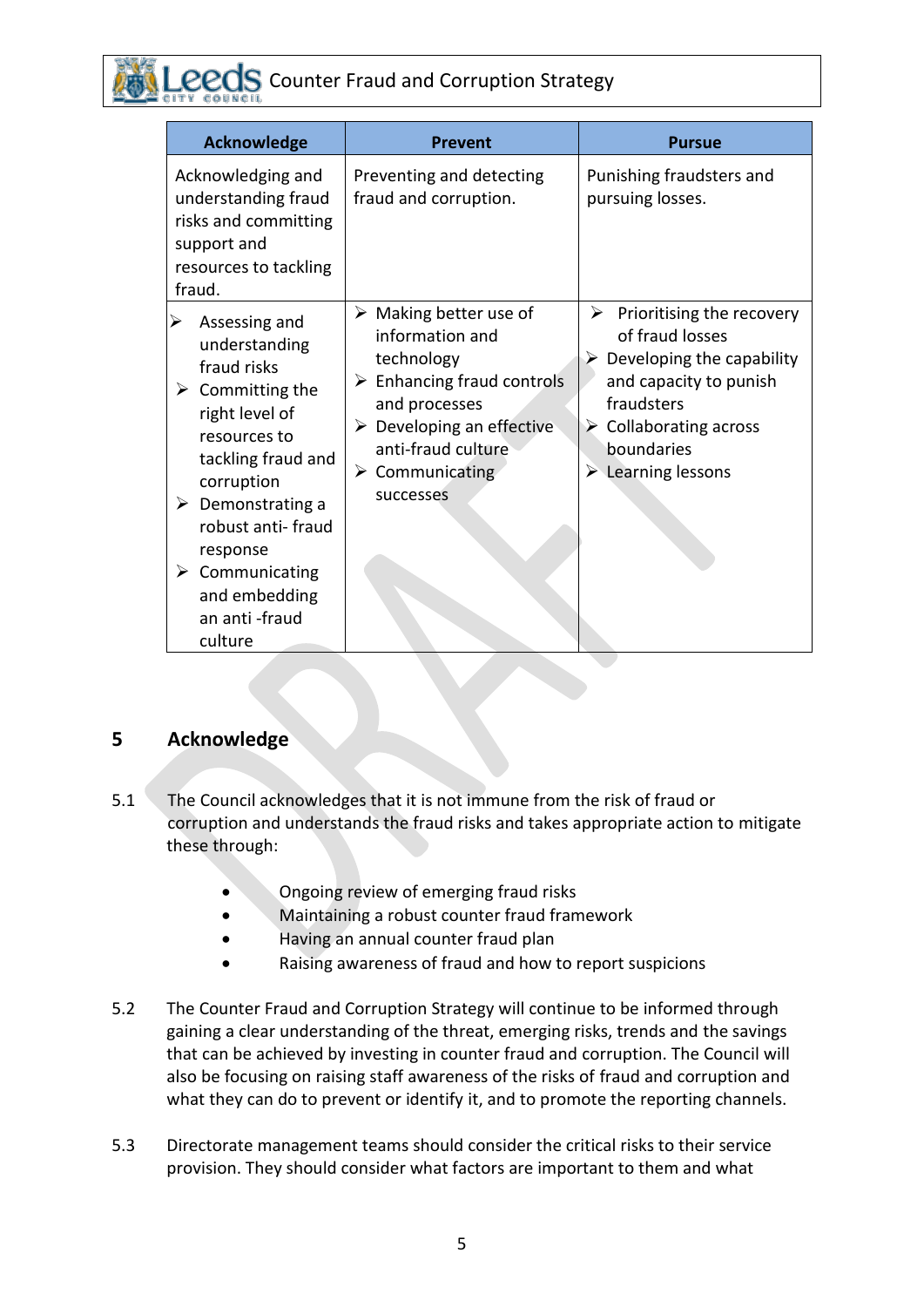measures they can take to mitigate the identified risks. Management teams should consider the control environment, rather than specific individual controls. Internal Audit can advise on such matters.

- 5.4 Fraud risks are captured, reviewed, monitored and updated on the Council's risk register, which is subject to monitoring through the Council's risk management arrangements. The Council's Internal Audit section is committed to horizon scanning for new threats and emerging risks.
- 5.5 A risk-based approach has been used to devise an Internal Audit plan that promotes the effective and efficient use of resources across the organisation. This is approved by the Corporate Governance and Audit Committee and includes anti-fraud and corruption work. This includes both proactive anti-fraud and corruption activities (fraud strategies) and reactive work (investigations). The team takes a risk-based approach to ensure the risk of fraud is managed effectively with available resources. Regular counter fraud updates are provided to CGAC.
- 5.6 As custodians of the Council's anti-fraud and corruption policy framework and owners of the fraud and corruption risk, Internal Audit has an overarching responsibility for the Council's approach to preventing and detecting fraud. Internal Audit has an Accredited Counter Fraud Specialist, an Accredited Counter Fraud Technician, and a holder of the Cipfa Investigative Practice Certificate. There are also members of the team with data analytic skills as it is recognised that the greater use of technology and interrogation of data is a valuable tool to identify erroneous or duplicate transactions, potential fraud or error, and target proactive work at higher risk areas. In addition to Internal Audit, there are several specialist teams and services across the Council that undertake counter-fraud/overpayment work, these include:
	- Housing and tenancy fraud
	- Blue Badges (Disabled Parking Concessions)
	- Council Tax Support / discounts and Housing Benefits
	- Direct payments
	- Insurance
- 5.7 The Council recognises that the continued success of its anti-fraud and corruption strategy is through training and raising awareness. The counter fraud awareness elearning training on the authority's Performance and Learning System is promoted throughout the year. The training highlights the key fraud risks within local authorities, prevention controls and relevant policies and guidance in place within the Council. Awareness of the Council's Anti-Fraud and Corruption Policies and fraud risks are promoted on the internal news items on InSite. Awareness is also promoted during the annual International Fraud Awareness Week and tenancy fraud awareness week.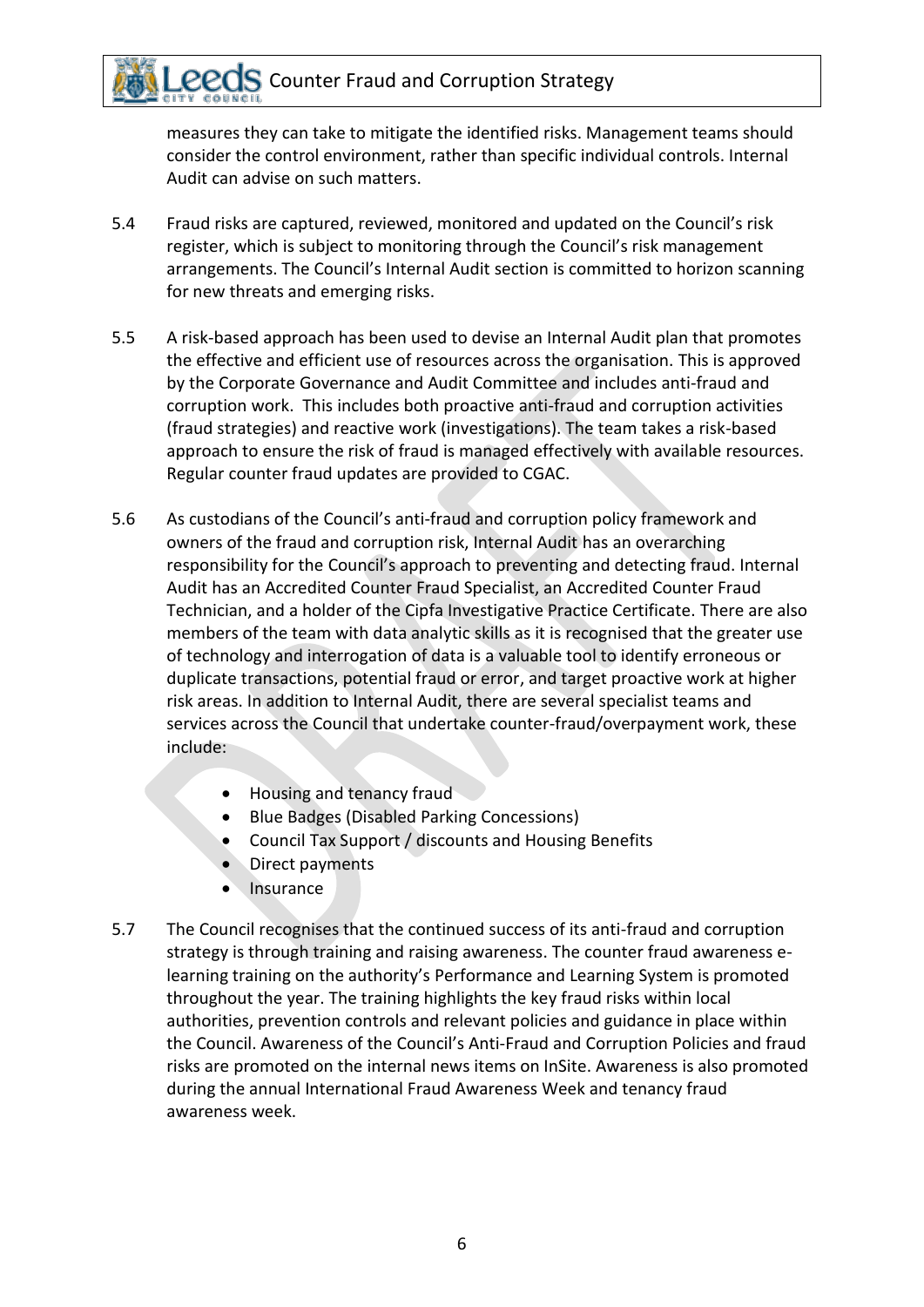#### **6 Prevent**

- 6.1 The best way to fight fraud is to prevent it happening in the first place. Prevention and detection will be achieved through having a strong counter fraud and corruption culture whereby everyone is aware and abides by their roles and responsibilities and having a robust governance framework which continually evolves. Regular fraud updates are provided to the CGAC.
- 6.2 The Council has a robust governance framework to support the prevention of fraud and corruption which consists of policies, procedures and internal controls. These have been developed in line with appropriate legislative requirements and professional best practice and are aimed at ensuring public accountability, value for money and protecting employees against allegations that they acted improperly.
	- Whistleblowing Policy
	- Anti-Bribery Policy
	- Anti-Money Laundering Policy
	- Employee Code of Conduct
	- Members Code of Conduct
	- Employee Gifts and Hospitality Policy
	- Employee Outside Interest Policy and Procedure
	- Recruitment and Selection Code of Practice
	- Financial Regulations
	- Contract Procedure Rules
	- Disciplinary Policy and Procedures
	- Information Governance arrangements
- 6.3 The Council has developed, and will continue to develop, financial systems that incorporate efficient and effective internal controls. Internal controls are the whole system of controls established by management to carry out the business of the organisation in an orderly and efficient manner. The system of internal controls includes the segregation of duties, which should ensure that no one individual can be responsible for all aspects of one transaction. They help to ensure:
	- Adherence to management's policies
	- Safeguard assets
	- Accuracy and completeness of financial records.
- 6.4 The Council recognises that it cannot work in isolation but must liaise with other organisations. Arrangements are in place that encourage joint collaboration and the exchange of information between the Council, other authorities and organisations responsible for auditing or administering public funds, in order to prevent and detect fraud. All liaisons will adhere to Data Protection Legislation and give regard to the confidentiality of information.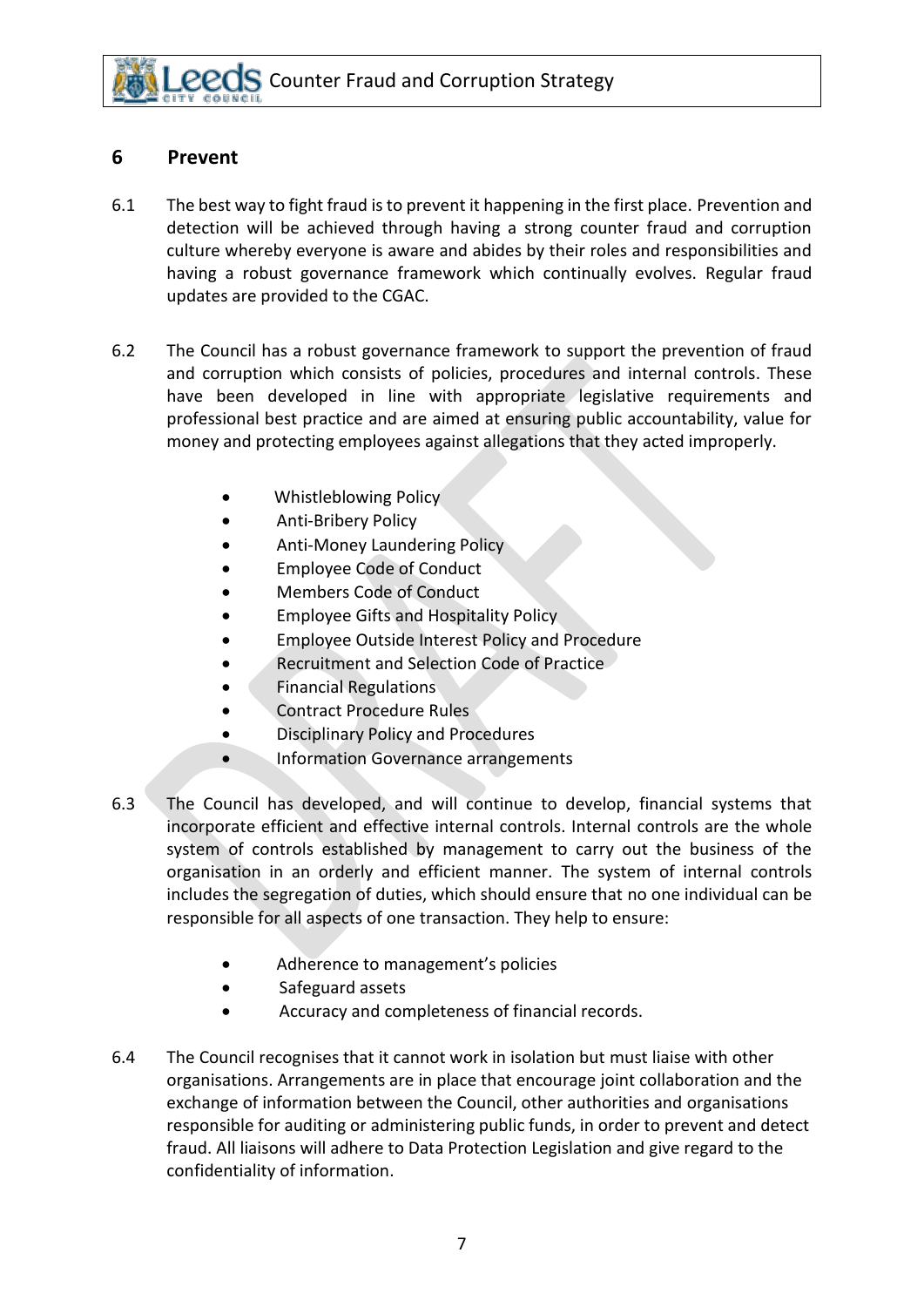- 6.5 Good intelligence is crucial in order to identify fraudulent activities and take action to prevent the Council falling victim. A range of data sharing both in house and externally, along with joint working are utilised including (but not limited to), membership with the National Anti-Fraud Network (NAFN), shared intelligence and best practice with other Local Authorities through the South and West Yorkshire Fraud investigators group, Housing tenancy forums and Partnership working with the West Yorkshire Joint Services*.* The Council also partakes in the annual Chartered Institute of Public Finance and Accountancy (CIPFA) counter fraud and corruption tracker, known as CFaCT. This captures fraud activity and the different types of fraud across Councils and other public bodies.
- 6.6 To help ensure that there is an effective counter fraud culture in place within Leeds City Council, Internal Audit have included time in the counter fraud block of the audit plan to undertake proactive fraud reviews. These reviews consider areas identified through various methods, including the use of best practice publications, internal risk assessments, data analytics work, horizon scanning and liaison with established internal and external contacts throughout the year to identify emerging frauds and risk areas, to ensure that mitigating actions are taken promptly.
- 6.7 The Councils Whistleblowing Policy set out the means by which serious concerns can be brought to the attention of management and Internal Audit. The Whistleblowing Policy is available on the intranet and encourages Council employees and workers (including contractors and consultants), who have serious concerns about any aspect of the Councils work, to come forward and voice those concerns without fear of reprisal. Members of the public can contact the Council to report any concerns or disclosures over wrongdoing and these will be treated in the same way. Unlike disclosures made by employees, protection under PIDA law does not extend to disclosures made by members of the public. The Council website also includes how to report on other issues such as housing and tenancy fraud. The promotion and accessibility of these policies helps the Council to be responsive to emerging risks that are identified.
- 6.8 Internal Audit are also the custodians of the Anti-Bribery and the Anti Money Laundering Policies. The purpose of the Anti-Bribery policy is to maintain the high standards of conduct which currently exist across the Council by preventing or identifying bribery. The Anti-Money Laundering Policy sets out appropriate and proportionate anti-money laundering safeguards and reporting arrangements within the Council.
- 6.9 As part of the proactive anti-fraud work, the Council takes part in the National Fraud Initiative (NFI). The NFI is an exercise conducted by the Cabinet Office every two years that matches electronic data within and between public and private sector bodies to prevent and detect fraud. Where a match is found it may indicate that there is an inconsistency which requires further investigation to determine whether fraud or error has occurred, or if there is another explanation for the match. Relevant teams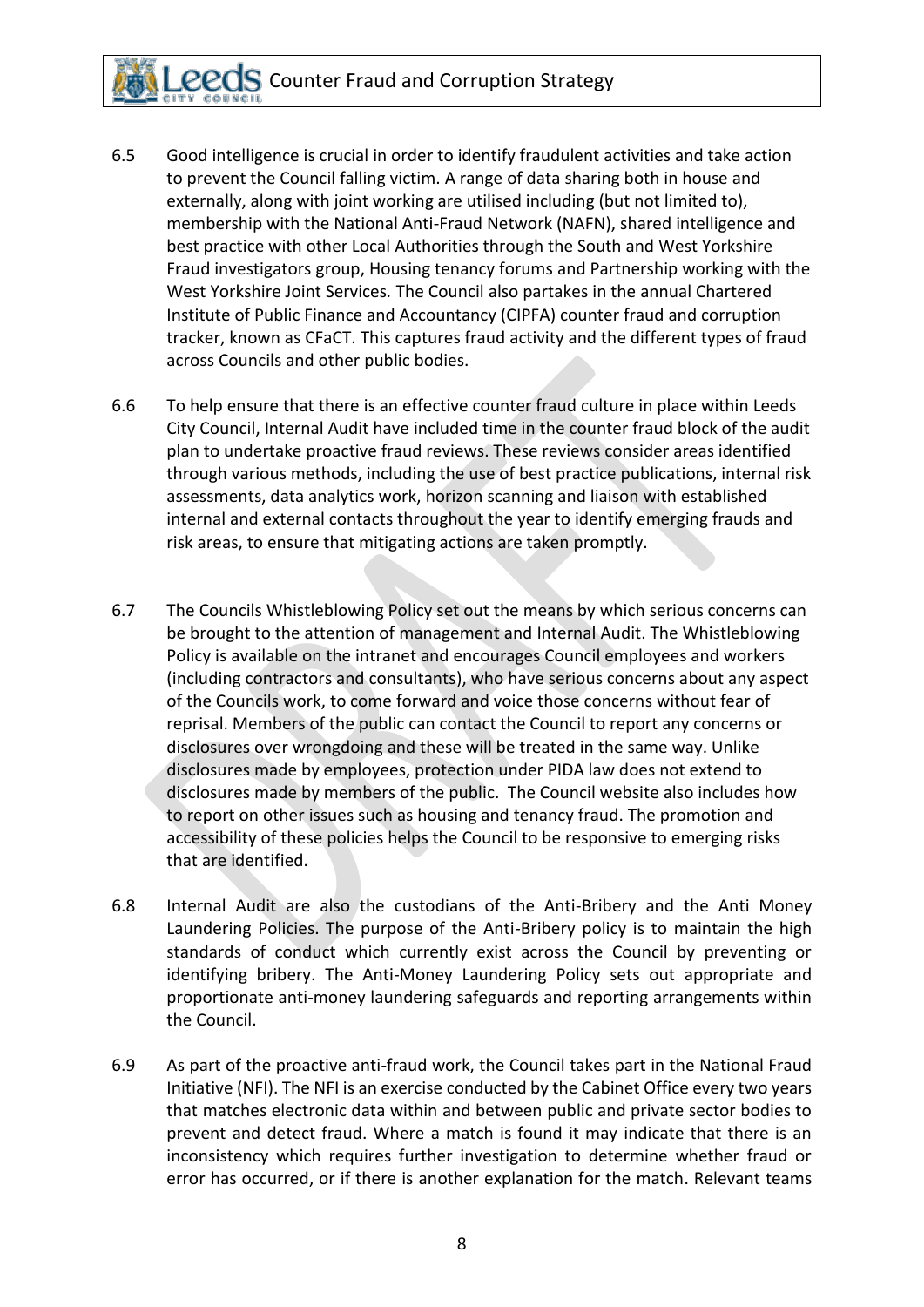within the Council (for example, Internal Audit, Housing, Benefits, Blue Badge and Adult Social Care) work through the matches on a risk basis.

#### **7 Pursue**

- 7.1 The Council is committed to pursuing fraudsters and deterring others from committing fraud. It is acknowledged that, even with strong preventative measures, motivated fraudsters may still succeed. Most frauds are, however, detected by the vigilance of staff or members of the public, a tip-off or discovered by chance. The Council's staff are a vital element in its stance on fraud and corruption and they are positively encouraged to raise any concerns that they may have. A number of red flags can indicate something is not right. See Appendix A for possible indicators.
- 7.2 Financial regulations 21. Fraud and Corruption requires that:

*"Whenever any matter arises that involves, or is thought to involve irregularities concerning cash, stores or other property of the Council or any suspected irregularity in the exercise of the functions of the Council, including bequests, trust and client monies, it must be immediately brought to the attention of the respective Director.* 

*Where the irregularity is thought to involve fraud, corruption or impropriety the Director must ensure that the matter is reported to the Head of Audit. If the irregularity or suspected irregularity involves theft or suspected theft of assets, it must also be referred to the Police. In addition where a break-in is suspected, the Police must be informed immediately."*

- 7.3 The Council is committed to treating all concerns raised consistently and fairly. Any suspected fraud, corruption or other irregularity should be reported as required by financial regulations and in line with the fraud response plan detailed below, Appendix B**.** Details of all referrals received by managers under this policy should be notified to Internal Audit to allow a central record to be maintained. There might be instances where employees cannot or will not, for whatever reason, feel they are able to report concerns to their manager. In such instances, employees can raise their concerns direct with Internal Audit.
- 7.4 It is important that you do not attempt to investigate the suspected fraud yourself. This will ensure that any investigation is carried out independently and objectively in accordance with Council policy and procedures, key investigation legislation and best practice and, provide assurance that investigations do not jeopardise any potential disciplinary action or criminal sanctions. Reporting all such suspected activity is essential to help ensure consistent standards of investigation are achieved and to help inform the Council of any trends that might be of assistance in subsequent investigations, and/or inform fraud strategies.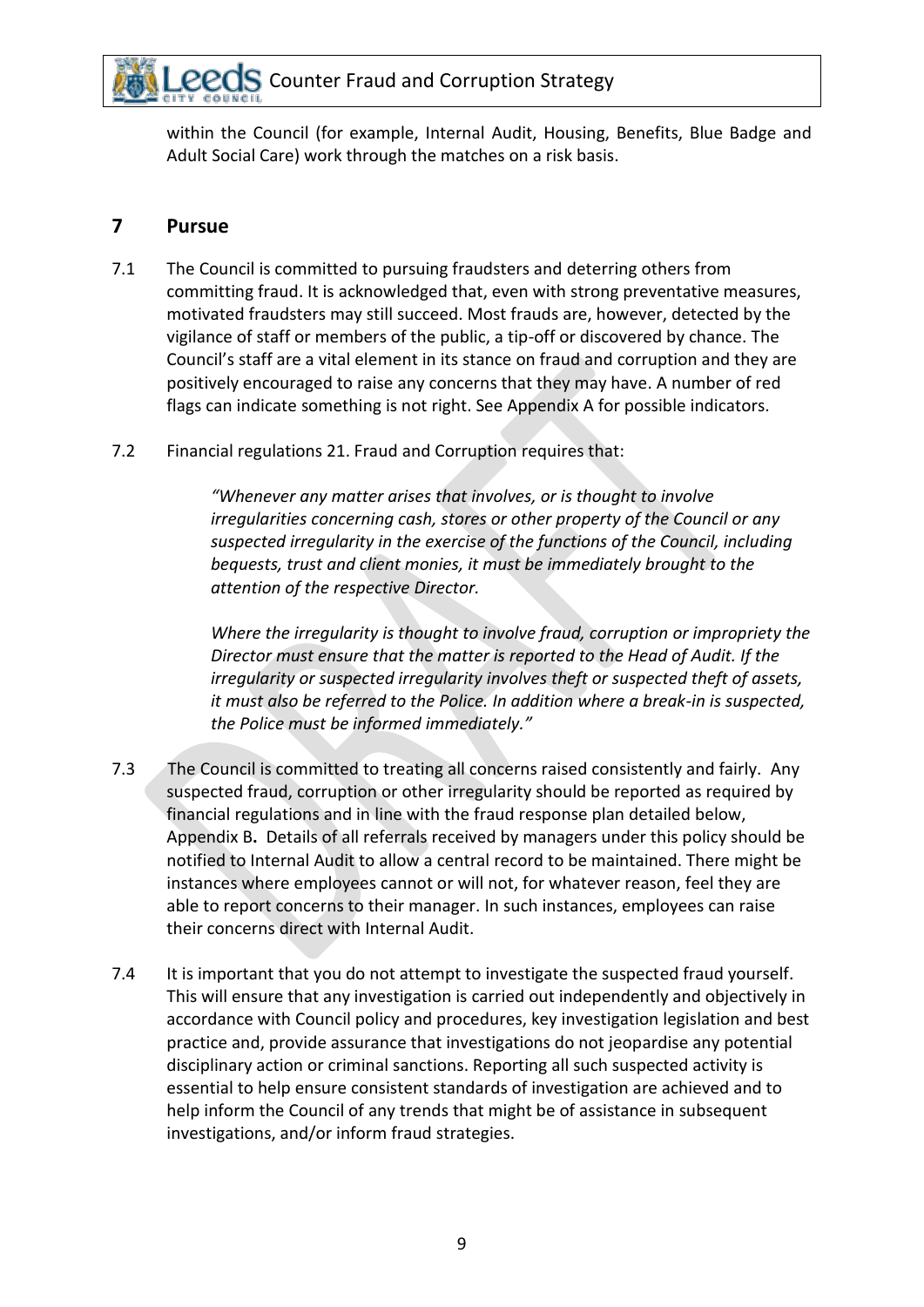- 7.5 Internal Audit risk assess all referrals made to them and determine the most appropriate method for dealing with the concern. Referrals are then either passed onto directorates to investigate or investigated by Internal Audit. Where the allegation is of a criminal nature then a referral may be made to the Police either following a risk assessment of the information provided or an investigation. Where an investigation is undertaken the referral will only be closed once Internal Audit is satisfied that the allegation has been addressed. This may involve liaison with the Police, directorate or external agency.
- 7.6 Internal Audit may make recommendations to address any control weaknesses identified following an investigation. Any areas identified as being vulnerable to the risk of fraud and corruption will be considered and fed into the proactive work plan.

#### **8 Reporting suspected fraud**

- 8.1 The Council recognises that people speaking up about something they have seen, heard or that just doesn't seem right is the often the best way to identify fraud. There are several channels for reporting concerns and the Fraud response plan included at Appendix B should be followed in cases where fraud and corruption are suspected. This is supported by the Whistleblowing Policy which protects employees and workers from fear of reprisal if they raise concerns in good faith.
- 8.2 Concerns can be reported to Internal Audit, anonymously if preferred, using the details below:

| Telephone:                    | (0113) 3788008 (dedicated hotline answered by a member of the<br>Internal Audit team or an answerphone).           |
|-------------------------------|--------------------------------------------------------------------------------------------------------------------|
| E-mail:                       | concerns@leeds.gov.uk                                                                                              |
| In writing:                   | Internal Audit, 3rd Floor West, Civic Hall, Leeds, LS1 1JF                                                         |
| Online<br>(internal<br>only): | When logged into the Council network there is the option to<br>complete a whistleblowing referral form via Insite. |

### **9 Sanctions**

9.1 The Council recognises the impact and harm fraud can have on itself and its residents through financial loss and reputational damage. The Council will take into account the circumstances of each case and the nature of the alleged crime when considering what action to take. This may include disciplinary or criminal proceedings, or both. Irrespective of the action taken to prosecute the perpetrators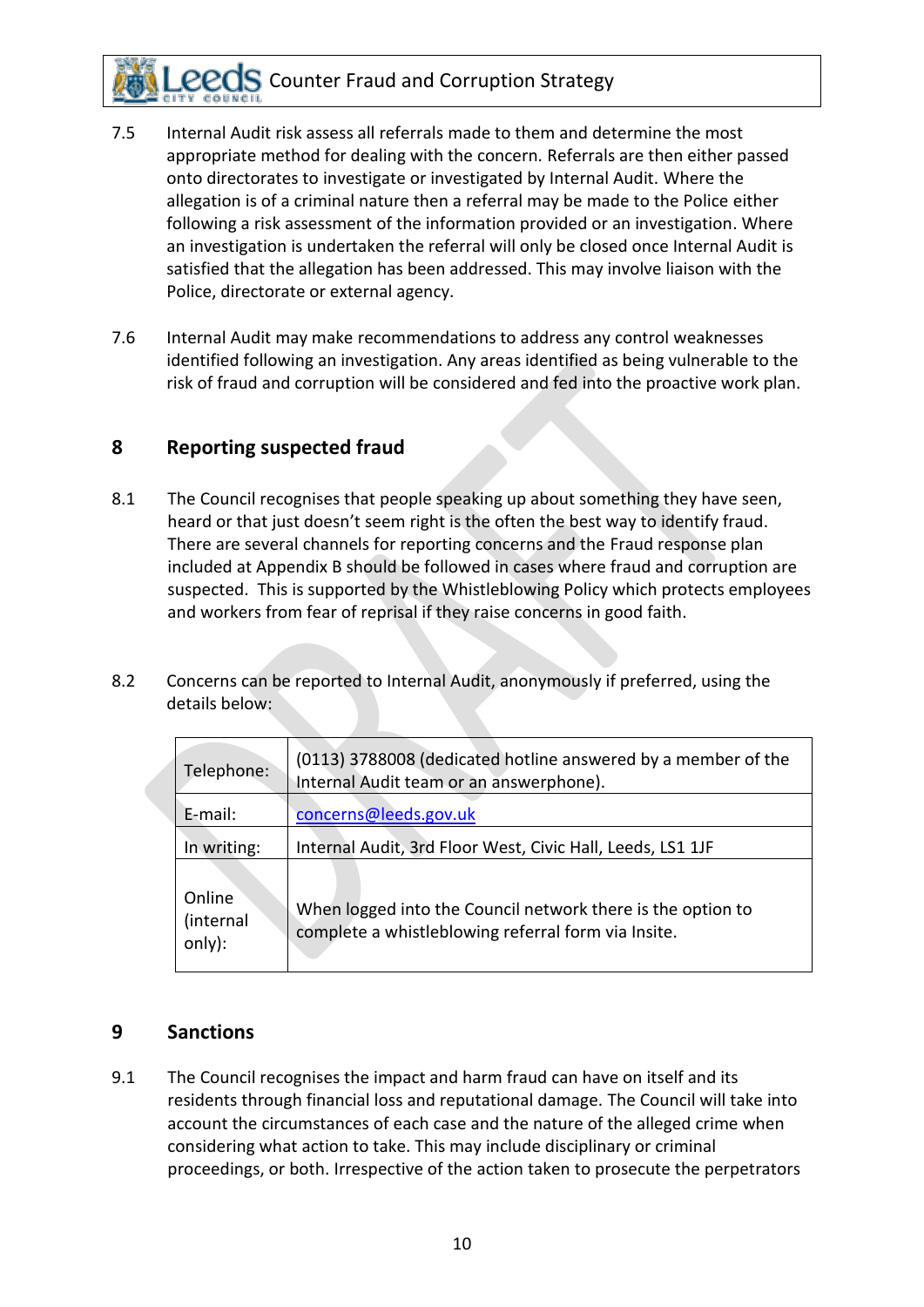of fraud and corruption, the Council will take whatever steps necessary to recover any losses incurred.

- 9.2 The recovery of funds will be pursued through the relevant channel which may include:
	- Recovery of losses through the Councils recovery procedures.
	- Recovery from a pension.
	- The Proceeds of Crime Act 2002.
	- For cases of subletting, prosecuted under POSHFA 2013.
	- Where relevant, cases referred to relevant professional body.
	- Where necessary reported to the national anti-fraud network (NAFN).
- 9.3 In order to deter future attempts of fraud and corruption against the Council, successful cases will be publicised.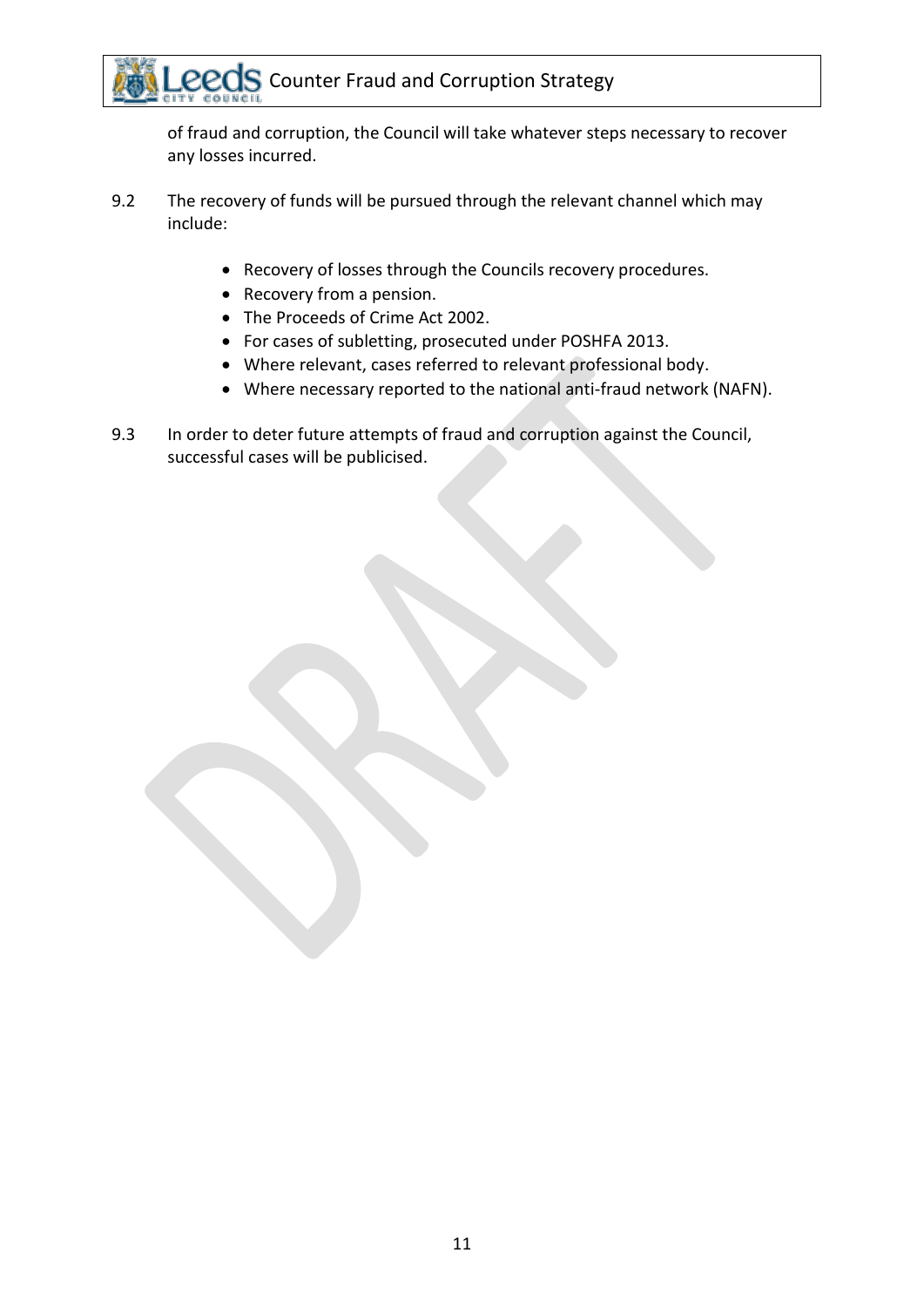## **Appendix A Examples of Red Flags**

#### Red Flags in Internal Fraud

- Unwillingness to share duties
- Refusal to take leave
- Refusal to implement internal controls (e.g. skipping approvals)
- Replacing existing suppliers with suppliers that have an unusually close connection
- Living a lifestyle above apparent means
- Lavishing gifts on colleagues
- Failure to keep records or receipts
- Bullying colleagues (especially if the colleagues question the person's activities)
- Seeking access to areas which the person should not be able to access
- Chronic shortage of cash consistently seeking loans or advances
- Past legal/compliance problems
- Addiction problems (e.g. gambling or drugs)
- Under financial stress
- Significant personal stress (e.g. divorce, business failing)
- Disgruntled with employer
- Strong sense of entitlement

#### Red Flags in Contracting/Accounting

- Financial information reporting is inconsistent with KPIs
- Abnormally high costs in a specific cost centre function
- Dubious record keeping
- High overheads
- Bank reconciliations not up to date
- Inadequate segregation of duties
- Reconciliations not performed on a regular basis
- Payments continuously just below reporting thresholds
- Duplicate invoices
- Sequential numbers on invoices
- Pricing does not adjust with changes in the value of goods or services in the market
- Owners of company not identifiable
- Owners of company with unusually close links to officials in the department
- A history of fraud in the type of contract or with the contracting organisation